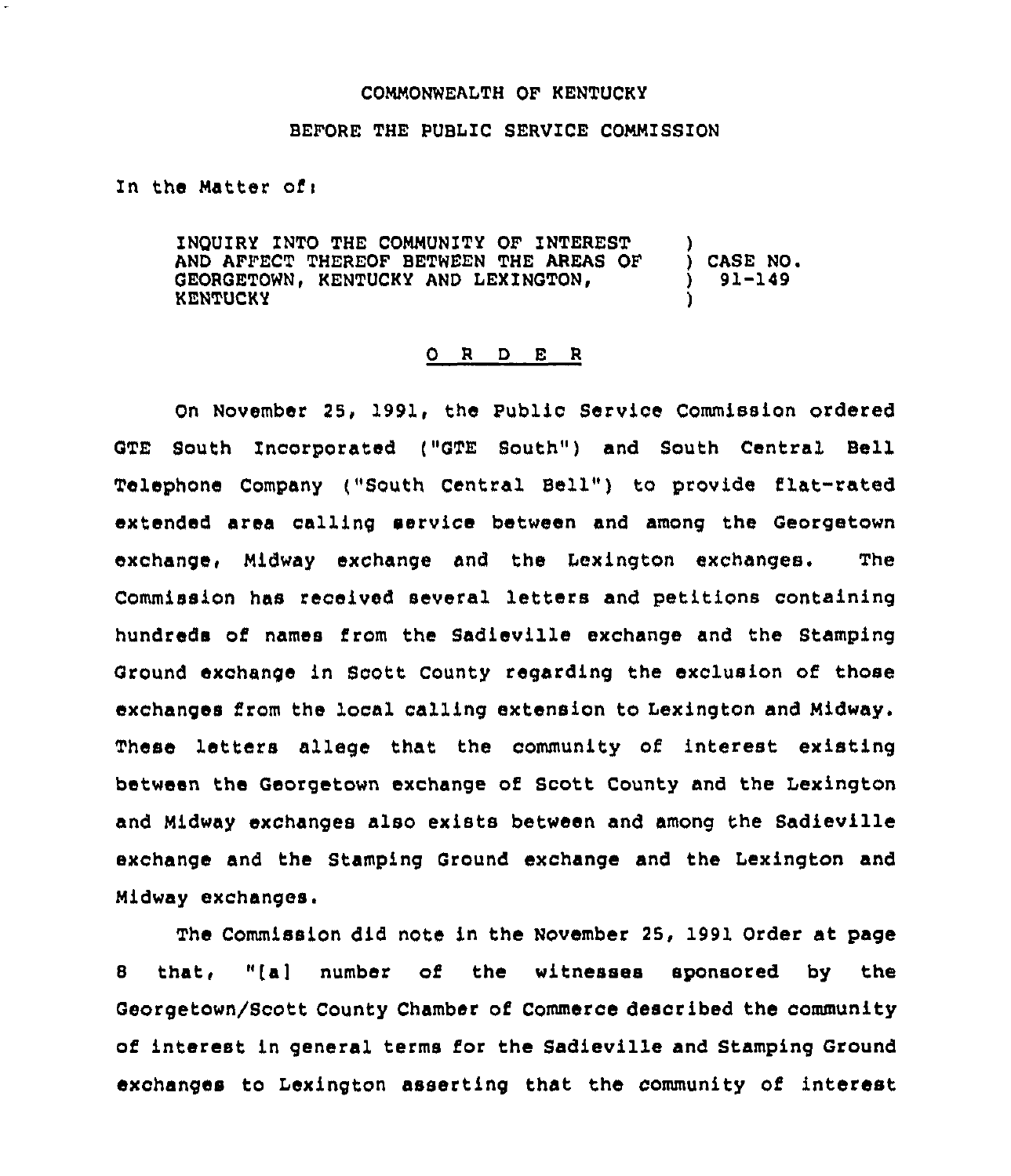between Georgetown and Lexington extended to the northern part of Scott county." However, at that time the Commission declined to require local service to be extended from the Lexington and Midway exchanges to the Sadieville and Btamping Ground exchanges stating that all of the witnesses emphasized the Georgetown area and that the cost analysis of South Central Bell did not include the effect of extending area service between Sadieville, Stamping Ground and Lexington.

The Commission will treat the letters from Raymond M, Bivens, Scotty Nullannix, and Rollie and Diana Marshall as formal complaints and will reconsider its decision excluding the Sadieville exchange and the Stamping Ground exchange from the local calling expansion to and between the metropolitan Lexington exchanges, the Midway exchange and the Georgetown exchange. To reconsider its November 25, 1991 decision the Commission will require additional information. Accordingly, South Central Bell and GTE South shall file the following informationi

1. Revised cost studies that would include the Sadieville and Stamping Ground exchanges in the Georgetown/Lexington Extended Area Service ("EAS") arrangement and the date by which such service could be implemented in the Sadieville and Stamping Ground exchanges,

2. AT&T of the South Central States ("AT&T") shall provide traffic studies to quantify the aggregate traffic levels, the distribution by type of service, by rate period and by calls and the revenues per line.

$$
-2-
$$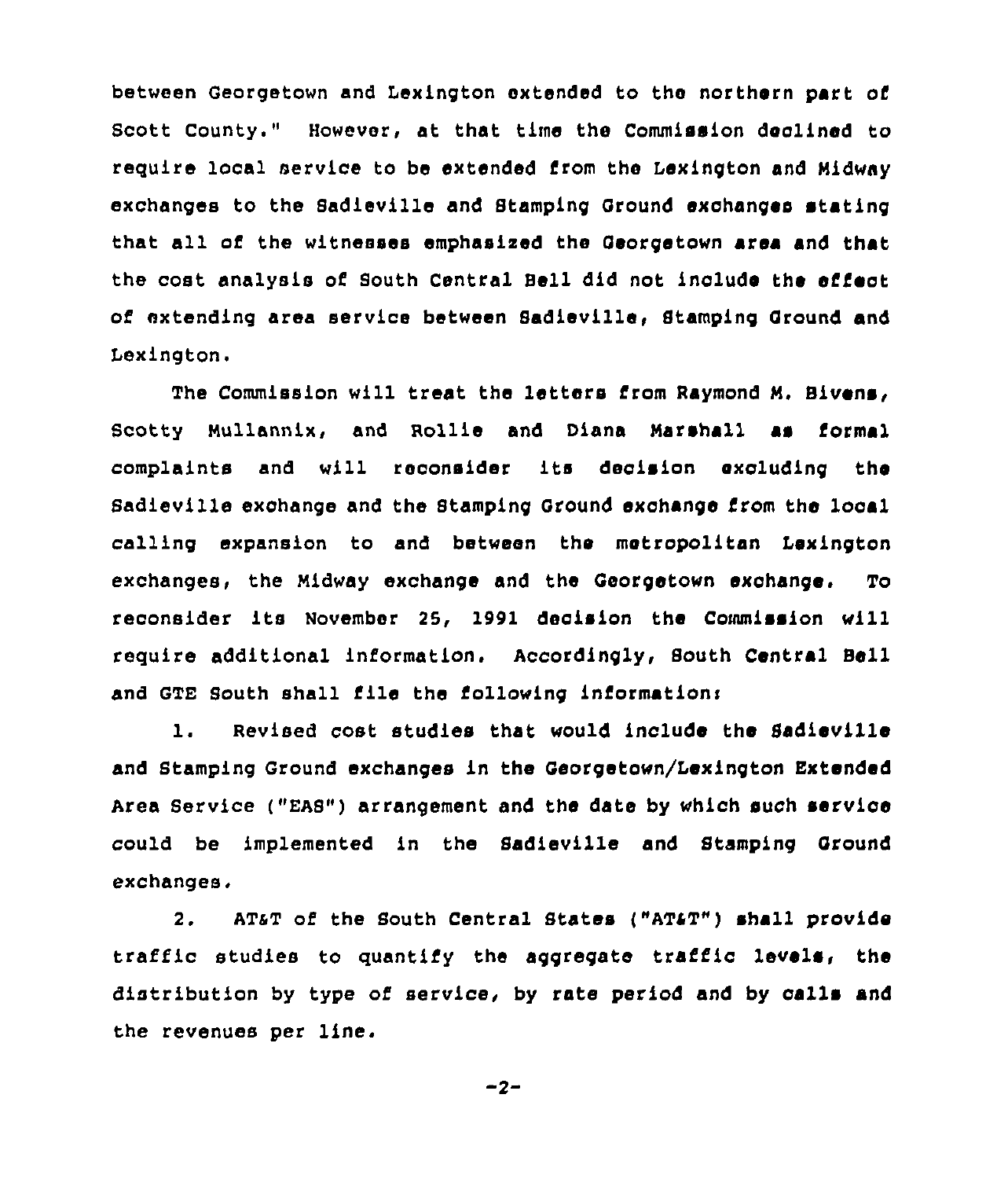3. South Central Bell and GTE South should provide the impact which extending flat-rate calling to Sadieville and stamping Ground would have on rates for all of Scott County, Midway, and Lexington.

4. Bouth Central Bell shall apply the gross-up factor supplied by the Commission Staff by Order dated September 24, 1991 to determine the traffic from Sadieville and Stamping Ground to Lexington and Midway and vice versa.

5. South Central Bell and GTE South may submit alternatives for addressing the community of interest existing between Stamping Ground, Sadieville, Lexington, and Midway including local calling options, South Central Bell's Area Calling Service, or other proposals.

IT IS THEREFORE ORDERED that:

1. The letters filed with the Commission on March 17, 1993 and March 22, 1993 shall be considered formal complaints and the Commission shall reconsider its decision to exclude the Sadieville and Stamping Ground exchanges from the flat-rated EAS ordered for Georgetown, Lexington, and Midway.

2. Within 30 days of the date of this Order, AT&T shall file the call traffic information for Sadieville and Stamping Ground to the Lexington and Midway exchanges and vice versa.

3. Within <sup>45</sup> days of the date of this Order, South Central Bell and GTE South shall file information requested herein.

$$
-3-
$$